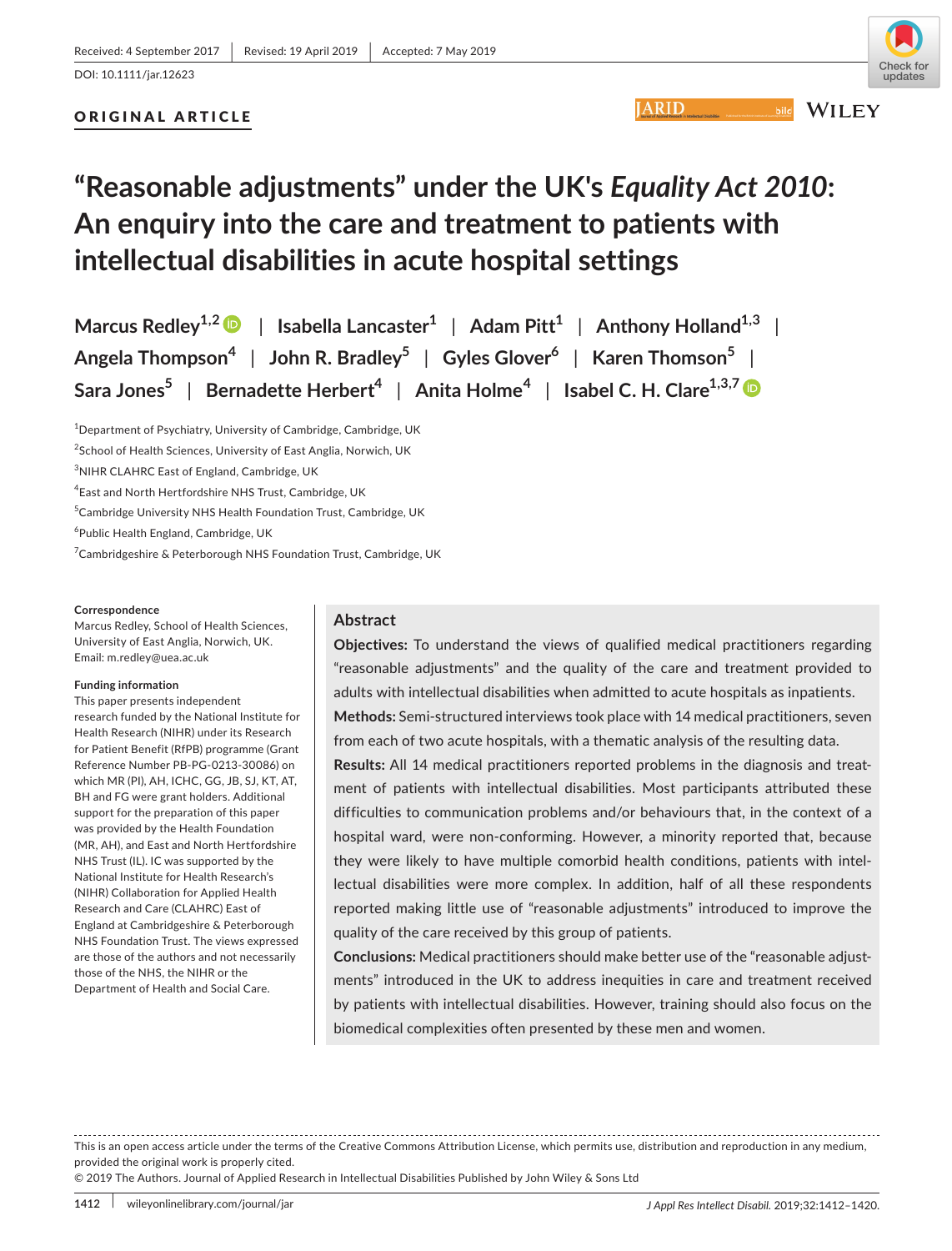# **1** | **INTRODUCTION**

Globally, health care for men and women with intellectual disabil‐ ities receives very limited or no attention during medical training (Salvador‐Carulla & Saxena, 2009) and is an area where a large gap exists between the health needs of this population and the provision of services (World Health Organization, 2007). Seeking to address such inequalities, Article 25 of the UN's *Convention on the Rights of Persons with Disabilities* (UN, 2006) requires States Parties to recog‐ nize that persons with disabilities have the right to enjoyment of the highest attainable standard of health without discrimination.

Even in an economically well‐resourced state such as the United Kingdom, however, people with intellectual disabilities experience poorer quality health care than their non‐disabled peers, leading to avoidable premature deaths (Heslop et al., 2014). Some of these deaths take place in acute hospitals, where it has been alleged that patients with intellectual disabilities experience "institutional discrim‐ ination" (p. 2, Mencap, 2007). Of concern, Heslop and her colleagues' data were collected after the introduction of the *Equality Act* 2010. The *Equality Act*, which replaces previous disability discrimination legislation, specifies that all public services, including acute hospitals, are required to make "reasonable adjustments" to ensure that people with disabilities, including those with intellectual disabilities, are not "substantially disadvantaged" (*Equality Act* s.20: 1–5).

A survey of "reasonable adjustments" in acute hospitals (Hatton, Roberts, & Baines, 2011) noted the introduction of a range of measures for patients with intellectual disabilities. These included the provision of specialist nurses ("learning disability") and other liaison nurses and "passports" detailing individuals' support and communication needs. At the same time, autono‐ mous decision making by patients with intellectual disabilities was supported by the provision of easier-read information, while staff received training in the *Mental Capacity (England & Wales) Act* 2005. The *MCA* both promotes decision making by adults with "an impairment of, or disturbance in the functioning of, the mind or brain" (s.2(1)) and regulates substitute decision making for those individuals judged to lack capacity to make for themselves one or more decisions about their care and treatment. Hatton et al. (2011), however, comment that insufficient data are available re‐ garding the effectiveness of these measures. Nevertheless, there have been a number of small‐scale and largely qualitative studies investigating the effectiveness of efforts to improve the quality of the care received by patients with intellectual disabilities: the findings have not been encouraging. For example, Atkinson (2016), using self‐reports from fifteen nurses, found that, even when they were available, patients' hospital passports seemed not to be used. In a larger study, Northway and her colleagues (Northway, Rees, Davies, & Williams, 2017) examined 60 passports developed by healthcare provider trusts across the UK. Key information relating to, for example, allergies, risk assessments and the need for reasonable adjustments, was either not included or difficult to locate. Furthermore, a review of 14 research papers relating to

**ARID** 

the experiences of nurses in acute settings suggested that these practitioners felt unprepared for caring for people with intellec‐ tual disabilities, found it hard to communicate with them, and were uncertain about the support they might expect from paid and fam‐ ily caregivers (Lewis, Gaffney, & Wilson, 2017).

Despite many initiatives since Mencap's (2007) ground‐breaking report in the UK, patients with intellectual disabilities continue to have poor experiences during admissions to acute hospitals (Jacono, Bigby, Unsworth, Douglas, & Fitzpatrick, 2014).

Much of the research into the care and treatment received by patients with intellectual disabilities in acute hospitals is published in nursing journals and is focused on the work and/or experiences of nurses. This creates the impression that of all the healthcare practi‐ tioners working in acute hospitals, it is nurses who are primarily re‐ sponsible for improving the care and treatment received by patients with intellectual disabilities. In an attempt to engage critically with this orthodoxy, we sought to introduce another voice, that of medi‐ cally qualified doctors working in acute hospitals, hereafter referred to as "medical practitioners."

Medical practitioners have a lead role in the care and treatment received by all patients. Through their responsibility for explaining patients' symptoms by taking oral histories and carrying out phys‐ ical examinations, and investigations, they aim to arrive at a list of possible diagnoses (differential diagnoses) and ultimately a final di‐ agnosis that will inform the intervention (Peterson, Holbrook, Von Hales, Smith, & Staker, 1992). To carry out these tasks, medical prac‐ titioners are dependent upon patients being able to provide an ac‐ count of their symptoms, recall their medical history and, if needed, give consent for investigations, which in some cases may be invasive, distressing and not without risk. As such, the views and experiences of medical practitioners may help to further our understanding of how best to ensure that patients with intellectual disabilities receive equitable care and treatment.

## **2** | **METHOD**

Following ethical approval from the National Research Ethics Service (14/WA/0148), semi-structured interviews were conducted with a sample of medical practitioners at two acute hospi‐ tals in the UK. The interviews were designed to elicit participants' views about, and experiences of: (a) the care and treatment of pa‐ tients with intellectual disabilities; (b) "reasonable adjustments" to improve the quality of care and treatment; and (c) working with family members and paid social caregivers. In addition, (d) participants were asked to consider whether patients with intellectual disabilities might receive poorer quality care and treatment than their non‐disabled peers.

Medical practitioners were considered eligible for inclusion in the study if: (a) they had been involved in the care and treatment of a patient identified as having an intellectual disability *and* (b) consent for us to invite them to participate had been given by the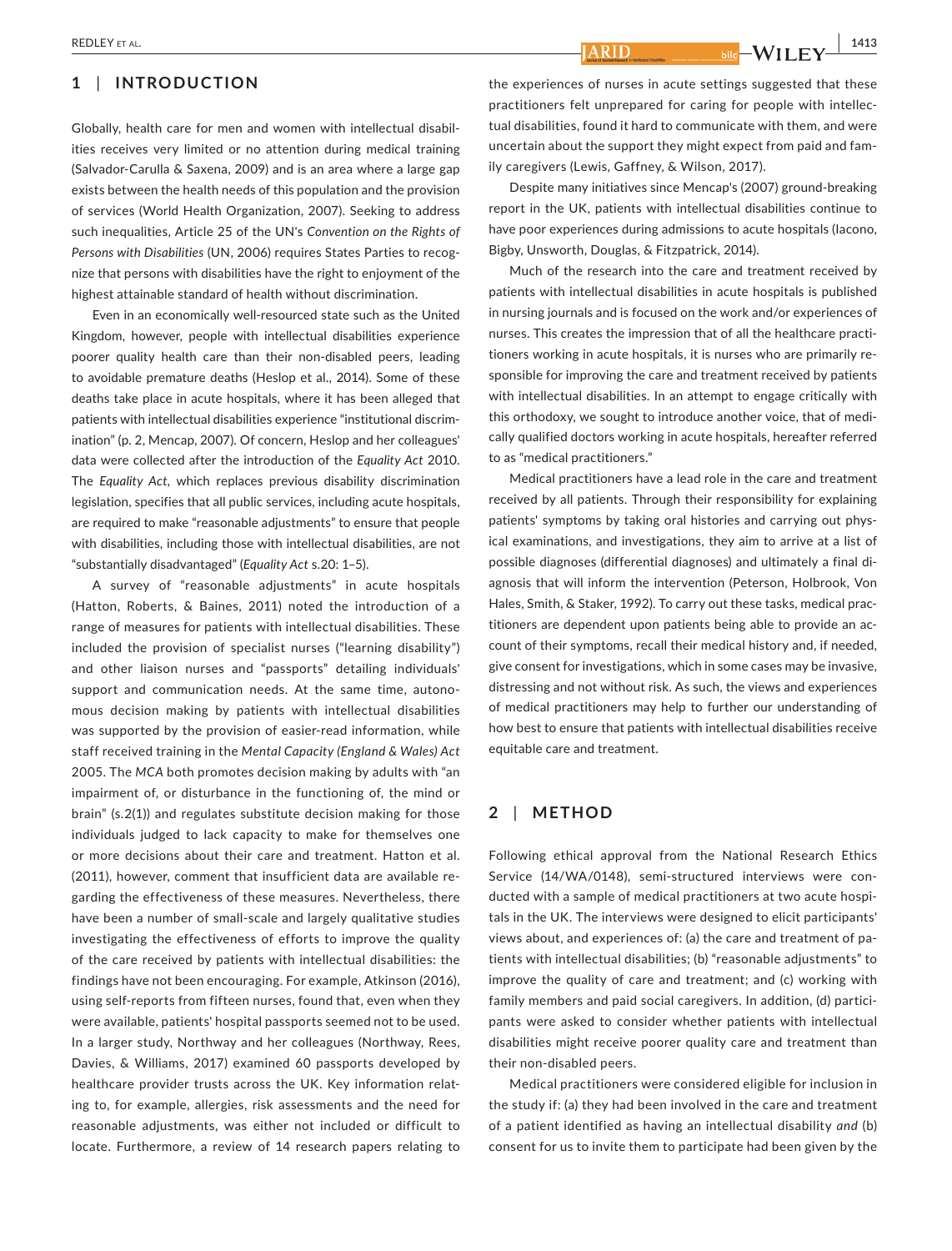$\frac{1414}{W}$ **WILEY-LARID** 

patient themselves or we had received favourable advice from a family carer of someone judged to lack capacity to give or with‐ hold consent to taking part (s. 30 ff., *MCA*). Consent/favourable advice was obtained from thirty patients, relating to 40 eligible participants (some patients had been cared for by more than one medical practitioner). Consent was then sought from the poten‐ tial participants. Eventually, interviews were conducted with 14 participating medical practitioners, seven from each hospital. This was a convenience sample comprising: three specialists in each of renal medicine and acute care; two in each of the fol‐ lowing specialisms, surgery, neurology and respiratory medicine; and one each in, respectively, trauma and hepatology. The du‐ ration of the interviews varied, ranging from 15 to 60 min, as we needed to accommodate demands of the participants' clinical work. It should be noted that, while medical practitioners were recruited through their association with a specific patient, they were not specifically asked to comment on that person's care and treatment since it was not our intention to compare the views of the medical practitioner–patient dyad. Nor was any attempt made to examine differences between the respondents in the two hospitals.All interviews were conducted face‐to‐face and audio‐recorded. As we wanted to understand why patients with intellectual disabilities might receive poor quality care, the inter‐ viewers were encouraged to adopt a challenging stance in order to develop a lively discussion so that medical practitioners might be called upon to defend their practice (Holstein & Gubrium, 2016).

The interviews were transcribed verbatim. Since these were semi-structured interviews, each interview question corresponded with a different interpretative theme (Cicourel, 1964). Participants' responses were, consequently, coded question by question, using NVivo, and then summarized. These summaries were refined and validated through meetings of the research team. Our analysis takes participants' accounts at face value (Silverman, 2017); no attempt is made to explore how respondents' rhetorical construction might justify their practice (Wetherell & Potter, 1988). Consequently, the quotations presented serve purely to illustrate the kinds of observa‐ tions participants made.

## **3** | **RESULTS**

#### **3.1** | **Introduction**

When asked about the relevance of patients' intellectual disabilities to the provision of care and treatment, all the medical practitioners reported that it was highly significant, with both diagnosis and treat‐ ment being perceived as "challenging." The majority of respondents made much of the difficulties they experienced in communicating with, and managing what was perceived as the non-conforming behaviour of patients with intellectual disabilities. In contrast, a minority focused primarily on the biomedical complexities of this patient group. When the challenges of treating patients with intellectual disabilities were formulated in terms of communication, medical practitioners reported that it was difficult to obtain accounts of any current pain or discomfort, and even harder to construct the history of experiences of the symptoms (see Box 1: Excerpt 1). In addition, they described difficulties in providing care and treatment for patients who were judged to lack decision‐making capacity and/ or whose non‐conforming behaviour, such as shouting or walk‐ ing about, was viewed as likely to disrupt the smooth running of a ward. When the challenges of treating patients with an intellectual disability were formulated in terms of their biomedical complexity, medical practitioners referred to the presence of multiple comorbid health conditions; the prevalence of polypharmacy, particularly with regard to anticonvulsant medication for epilepsy; and the prevalence of neurodevelopmental syndromes with a genetic origin (see Box1: Excerpt 2). These two narratives, while not mutually exclusive, be‐ cause some participants referred to both, nevertheless presented different ways of understanding the significance of a patient's in‐ tellectual disability, each with specific implications for addressing inequalities in health care. We begin this account of our findings by reviewing the dominant narrative, before describing medical prac‐ titioners' reported use of "reasonable adjustments," and their re‐ sponses to the suggestion that patients with intellectual disabilities may receive poorer quality care. Finally, we turn to descriptions of the impact of their reported biomedical complexity on treating pa‐ tients with an intellectual disability.

#### Box 1

### Excerpt 1

[Patients with intellectual disabilities] may not be able to verbalise their symptoms like you and I might do. […] So, to give you an example, they may just become very agitated and restless and not be able to tell me that they're in urinary retention or they've got constipation or something very simple, which an average adult who I can communicate with very easily would be able to tell me. [Acute Medicine: 1 of 3]

## Excerpt 2

For example a patient with Down Syndrome we treated [for a kidney condition], I think it's recognising that because of the complexities of cardiac problems that Down Syndrome patients get [pause] their life expectancy may be different and actually understanding that and knowing that they've got potential cardiac problems because they've got Down Syndrome, is all part and parcel of the syndrome. [Renal Medicine: 1 of 3]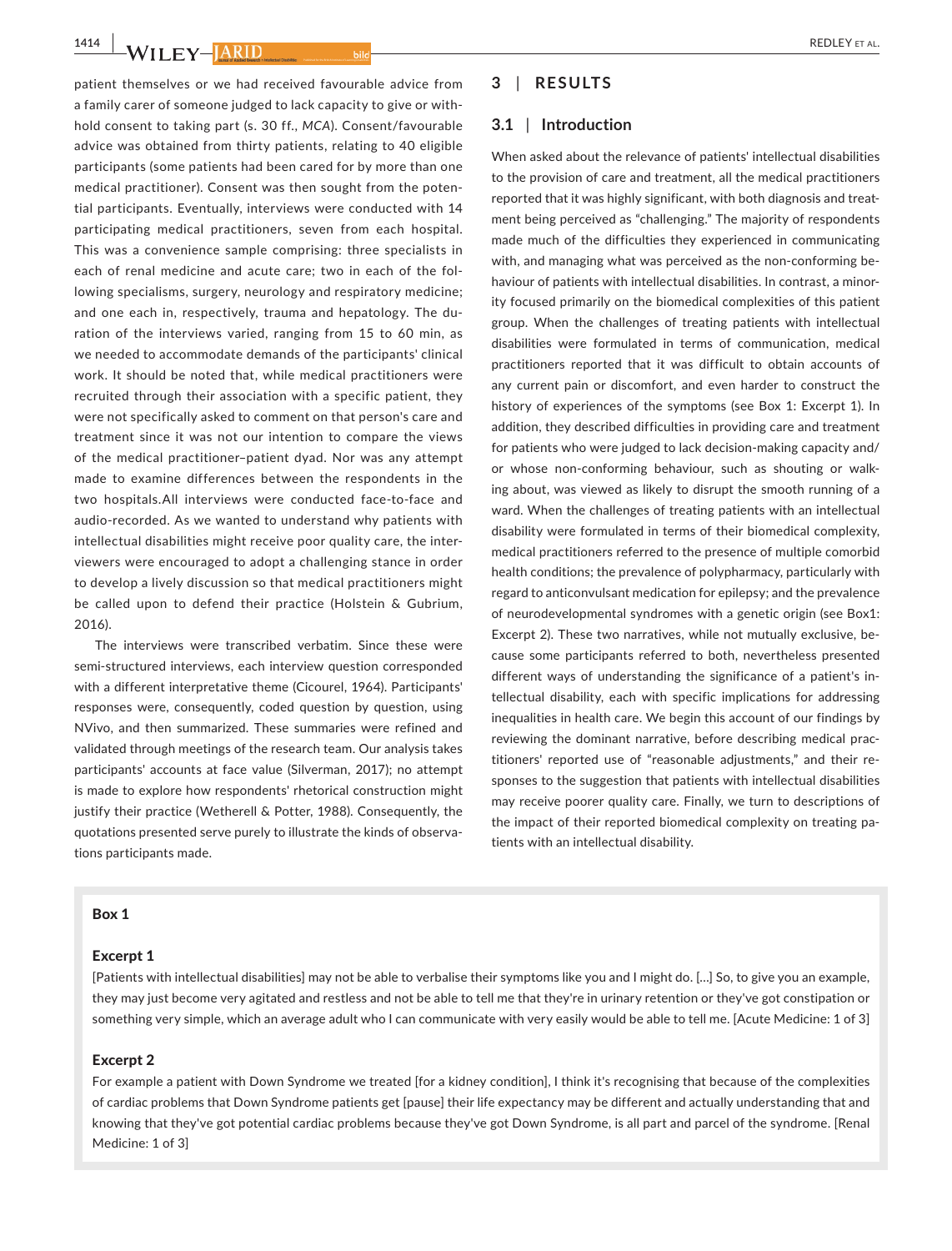# **3.2** | **Difficulties in managing communication problems and non‐conforming behaviours**

When describing their responses to the communication and be‐ havioural challenges presented by patients with intellectual dis‐ abilities, medical practitioners reported a number of strategies. These included trying to spend more time with the patient, simpli‐ fying the complexity of their language, and reducing the number of investigations such as blood tests and scans that might cause distress (Box 2: Excerpt 1) and the use of proxies. Proxies, particu‐ larly family members, were described as invaluable because they were perceived as being able to give information about a patient's symptoms and medical history; provide a biomedical benchmark against which treatment goals could be set and evaluated by de‐ scribing the patient in optimal health; facilitate communication between hospital staff and the patient; and manage the patient's anxieties (Box 2: Excerpt 2) that could, in extreme cases lead to non-conforming behaviours, such as removing cannulas or distressing other patients. While making little distinction between family members and paid caregivers, since both were seen as hold‐ ers of details of a patient's symptoms and medical history, some of the medical practitioners asserted the need to get families, in particular, "on board." By this, they appeared to mean being sensitive to a family's concerns about the patient's health and listening to accounts of pervious hospital admissions that had been par‐ ticularly distressing for the patient and/or their family member. Equally, however, participants reported that it could also mean ex‐ plaining to family members that the level of personalised support available at home could not be reproduced in hospital. Further, it was reported that the need to involve families, paid caregivers and other relevant persons, such as advocates, could delay the com‐ mencement of treatment.

## **3.3** | **Reasonable adjustments**

Only half of the 14 participants recalled working with a liaison nurse, such as a "learning disability" nurse and even, among those medical **ARID** 

practitioners who had done so, knowledge of this specialist nurse's involvement could be vague (see Box 3 Excerpt 1). That said, three medical practitioners did give accounts where a "learning disability" liaison nurse had supported a patient and their family by alleviating anxieties about a complex investigation (MRI scanning), provided a sense of continuity at a time when patients and their family member are meeting a bewildering variety of clinical staff, and given useful assistance when making complex clinical decisions (see Box 3: Excerpt 2). However, respondents also reported that the information provided by the "learning disability" liaison nurse was no fuller than that provided by patients' caregivers. As for patient "passports," which just over half of our sample reported having seen, participants' views were again sharply divided. While passports were viewed by some as a useful source of information about, for example, patients' expressive and receptive communication skills and support needs, others reported that they were often unnecessarily, and impracti‐ cably long, or raised doubts about the accuracy of the information they contained (see Box 3; Excerpt 3). While the medical practition‐ ers were aware of other kinds of "reasonable adjustments" such as "flags" alerting staff to a patient's intellectual disability, easier‐read documentation about health conditions and medication, and special‐ ist communication support, these were mentioned only in passing.

## **3.4** | **Poorer quality care**

When asked about family carers' complaints about having to pro‐ vide the same basic information repeatedly (Michael, 2008), our medical practitioners were unapologetic. They explained that it was important for them to hear information first-hand or from a proxy who knew the patient very well. Healthcare records, they reported, did not provide the detail, nor the immediacy, of a face-to-face exchange. They reported that interviews with the patient and/or their proxies provided valuable material relevant to their medical histories, allowed them to corroborate information from different sources and provided an insight into the care and treatment needs of particular patients (see Box 4: Excerpt 1). We gained the impression that repeated requests for the same information were regarded as

#### Box 2

### Excerpt 1

I just talk to them [patients with intellectual disabilities] and you work out what their level and what kind of language and analogies to use and then you just go from there. Everyone's different. There's no specific strategy I use. Over the years, everyone develops their own set way of talking to people in terms of how they phrase things and I have my own set ways, but you adapt it for the patient. [Acute Medicine: 2 of 3].

## Excerpt 2

Many patients with learning difficulties may feel unsettled in a strange environment and they get confused and agitated with a strange place around them. So, having the same person who normally looks after them gives them some comfort and confidence and facilitates treatment overall. [Renal Medicine: 2 of 3]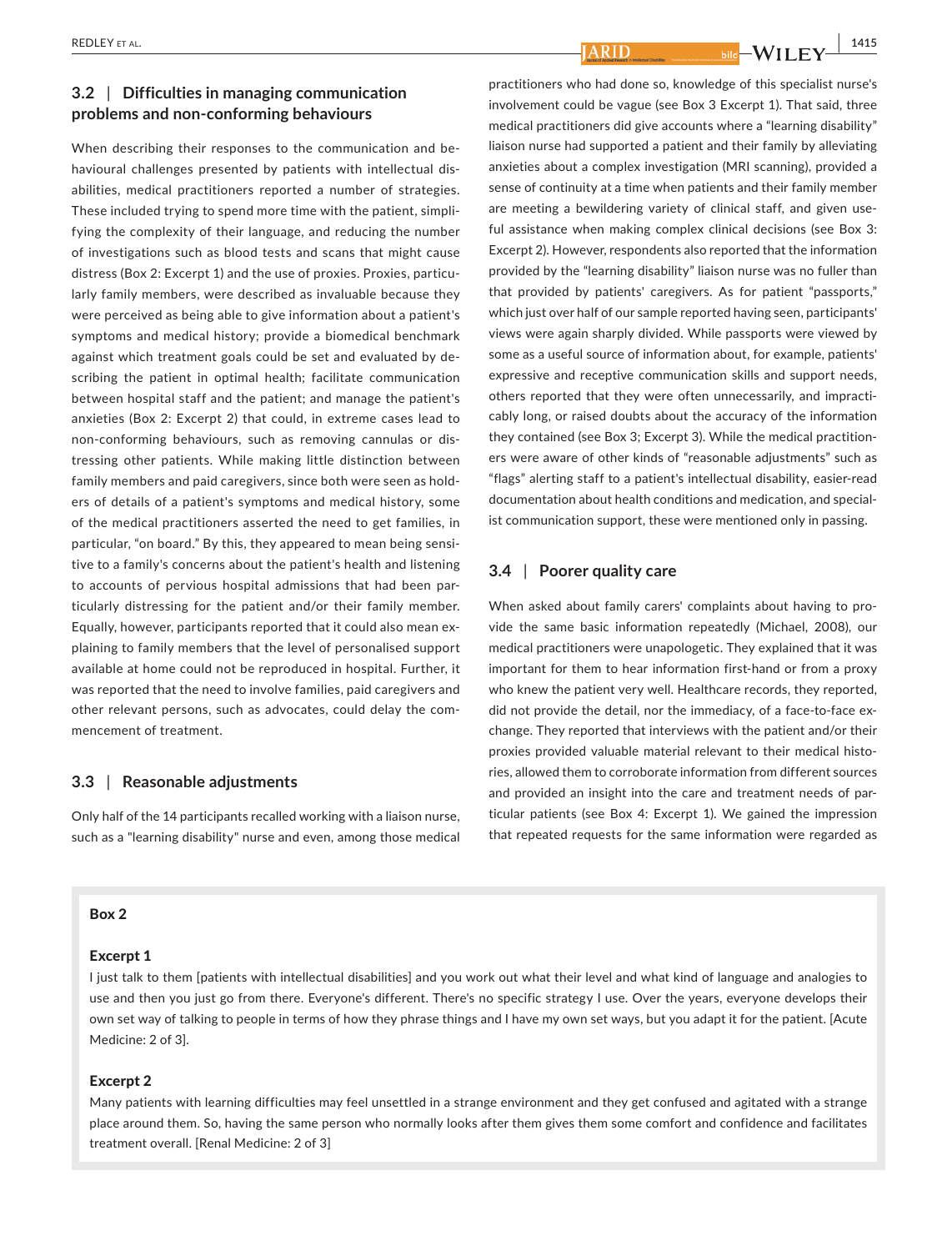## Box 3

## Excerpt 1

Whether we do that routinely [involve the "learning disability" nurse], whether we could be better at doing that and getting them involved, I'm sure there's always room for improvement but I think we're reasonably good. Honestly, I'm not sure how [the "learning dis‐ ability" nurse] would become involved. So, would it be that you would have to contact her or would a nurse be able to do that, would a healthcare assistant be able to do that? [Respiratory Medicine: 1 of 2]

#### Excerpt 2

I can't remember the details quite well enough to say exactly what her [the "learning disability" nurse] input was, but I do remember us having quite a reasonable conversation about how aggressively we should pursue treatment and she was someone who'd met that patient several times before so had quite a good grasp of the issue. [Acute Medicine: 3 of 3]

#### Excerpt 3

So sometimes the passports can be inaccurate and sometimes they're not brought with them. But yes, on the whole if they are brought with them, then actually simple things like what they like to be called or what they like to be fed or what they like to do, what they like to listen to music-wise or just simply what they don't like, for instance, those sort of things can be very helpful. [Acute Medicine: 1 of 3]

#### Box 4

#### Excerpt 1

Carers might think "why aren't you communicating, why haven't you asked the other doctor." In fact, for me, I want to hear it in their own words. I'll have often scanned it [the notes], I'll see the story and I'll think, I know that's what's written and I actually want to hear what you say. I don't want what an inexperienced junior doctor has interpreted it as. I want to hear it from you […] and the things that worry you as the carer or the patient. [Neurology: 1 of 2]

#### Excerpt 2

I think it is probably largely around communication difficulties and understanding what the issues are for an individual […] I think it is largely around that. I don't think that there is any discrimination, if you like, not primary discrimination. [Neurology: 2 of 2]

#### Excerpt 3

I don't think they get a poor standard of care [patients with intellectual disabilities] but the Learning Disabilities Team can point out areas where the care can be optimised for that group of patients, I think. For example, getting them listed at the start of a list of procedures or letting the junior doctor team know that, if they need a cannula for intravenous fluid, that they would like some kind of support with them while you do that. Or whatever it might be, I'm sure that helps. But I don't think they get a poor standard [of care] as far as I'm concerned. [Hepatology: 1 of 1]

#### Excerpt 4

So, people [General Practitioners and paid caregivers] will often play it safe because they don't know the patient and because they can't communicate with the patient, they'll just go "I'll send him to hospital." And that works for out‐of‐hours or you may have carers who don't know the patient. [Acute Medicine: 1 of 3]

#### Excerpt 5

Preventable readmission, that's an interesting one, in the sense that I'm not sure that they do [experience higher rates of readmission]. I think you're talking about a group of patients, if they come into hospital at all, are probably coming in with a certain amount of frailty and a potential for recurrent problems. The patient with cerebral palsy who's prone to chest infections, a patient with Down's dementia who's got an unsafe swallow and may aspirate. [Acute Medicine, 3 of 3]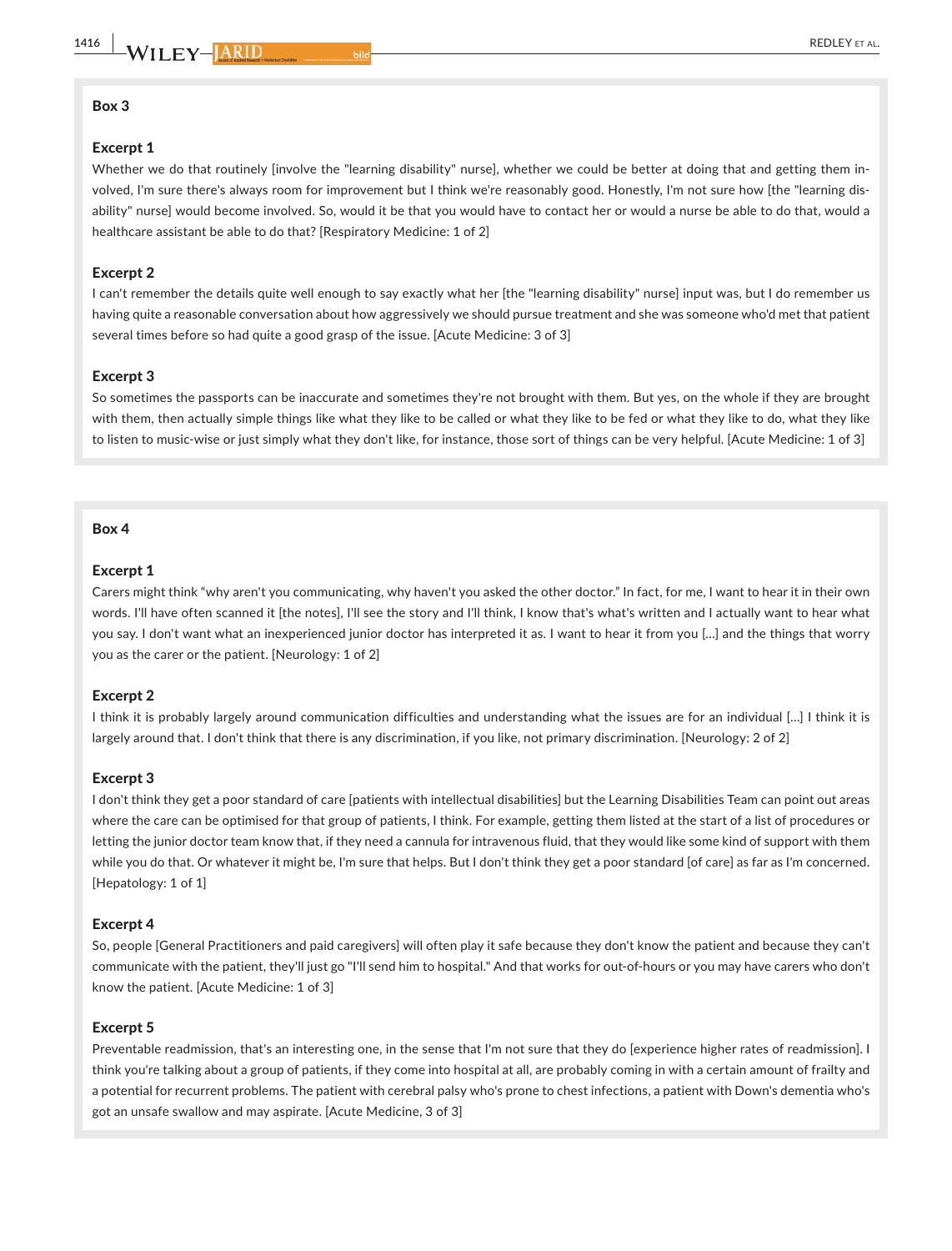inherent to care and treatment within acute hospitals and were not a particular feature associated with admissions of patients with intel‐ lectual disabilities.

When asked whether patients with intellectual disabilities were likely to receive care and treatment that was of a poorer quality than that of other patients, most participants agreed. Their responses drew on factors that characterize or are associated with an intel‐ lectual disability (communication difficulties [see Box 4: Excerpt 2]) and/or problems conforming to the "rules" of care and treatment in hospital. Importantly, those few participants who offered different accounts attributed their views to the introduction of "learning dis‐ ability" liaison nurses, and, as a result, increased awareness among hospital staff of the needs of patients with intellectual disabilities (see Box 4: Excerpt 3). Two participants did not subscribe to either account. One suggested that staff shortages and increased work‐ loads meant that "quieter" patients, including, contrary to other participants' views, those with intellectual disabilities, were at greater risk of neglect. The other participant's account focussed on the neg‐ ative impact of "over‐zealous" campaigning on behalf of people with intellectual disabilities. Apparently, this led medical practitioners and other staff to be so fearful of "getting it wrong" that they sought to avoid these patients as much as possible. When asked specifically about why avoidable readmissions to hospital might be proportion‐ ately greater among patients with intellectual disabilities than their peers (Kelly et al., 2015), most participants attributed the finding to deficiencies in community services (see Box 4: Excerpt 4). It was re‐ ported that General Practitioners, and family and paid caregivers ei‐ ther failed to follow post-discharge care plans, or if signs of ill health persisted, "played it safe" by referring patients back to hospital. There were, however, a small number of medical practitioners who reported that data relating to patients with intellectual disabilities could not reasonably be compared with that of their peers: in their

# view, those with intellectual disabilities were simply "more unwell" in that they had a much greater number of physical health comorbidi‐ ties (see Box 4: Excerpt 5).

## **3.5** | **Biomedical complexity**

ARID

By emphasising the biomedical realities of the lives of some patients with intellectual disabilities, a minority of participants drew our attention to the complexities of providing treatment for individu‐ als who might, in addition to their presenting healthcare need, be individuals with a neurodevelopmental syndrome associated with specific physical complications, be prescribed an idiosyncratic combination of medications, have extensive healthcare records and have comorbid health conditions (see Box 5: Excerpt 1). To illustrate this point, three participants provided brief accounts of the challenges they had experienced in providing health care to this biomedically complex group.

The first account was related to a woman with Down syndrome (Trisomy 21) who was diagnosed with pneumonia. The participant described feeling uncertain about whether the low oxygen levels in this patient's blood were attributable to the pneumonia or to the long‐term effects of Eisenmenger's syndrome, a congenital heart defects associated with Down syndrome. With no knowledge of the patient's "normal" blood‐oxygen level, the respondent felt unable to formulate an appropriate treatment. Reflecting their concern about the patient's low level of oxygen, nursing staff seemed insistent on giving supplementary oxygen; however, this is contra‐indicated in Eisenmenger's syndrome. In an example of the important role that caregivers can play, the medical practitioner's dilemma was resolved when the patient's family provided information about her optimal blood‐oxygen level obtained from the specialist outpatient clinic she attended at another hospital (see Box 5: Excerpt 1).

#### Box 5

#### Excerpt 1

Her oxygen levels got very, very low, how much of that was her Eisenmenger's, whether her Eisenmenger's was getting a lot worse or whether how much of that was attributed to what we thought was the infection in her chest? [...] so clinically that's very challenging because you've always got that slight doubt or question in your mind which of the two is it, I'm dealing with? [Renal Medicine 3 of 3]

#### Excerpt 2

It became clear a couple of days down the line that actually he'd presented with a pneumonia […]and actually died a few days later after a lot of challenging conversations around how appropriate it was to escalate treatment or not, and it clearly wasn't and it wouldn't have been appropriate to take him to intensive care, for example. That was quite difficult to explain to relatives who were understandably both very upset that he was unwell, upset that we were late to make a correct diagnosis and felt quite strongly I think that we probably weren't doing everything we might have done in someone who didn't have a learning (intellectual) disability [Acute Medicine, 3 of 3]

## Excerpt 3

The patient was just stuck in the middle of it [a decision that he be nil by mouth and have easier to swallow food] he couldn't contribute to that conversation at all […] Whereas if it was somebody who had no learning issues, they might have said, "Yes, but Dr Jones said yesterday that I wasn't to have anything by mouth until I'd finished having treatment for the pneumonia." [Respiratory Medicine: 1 of 2]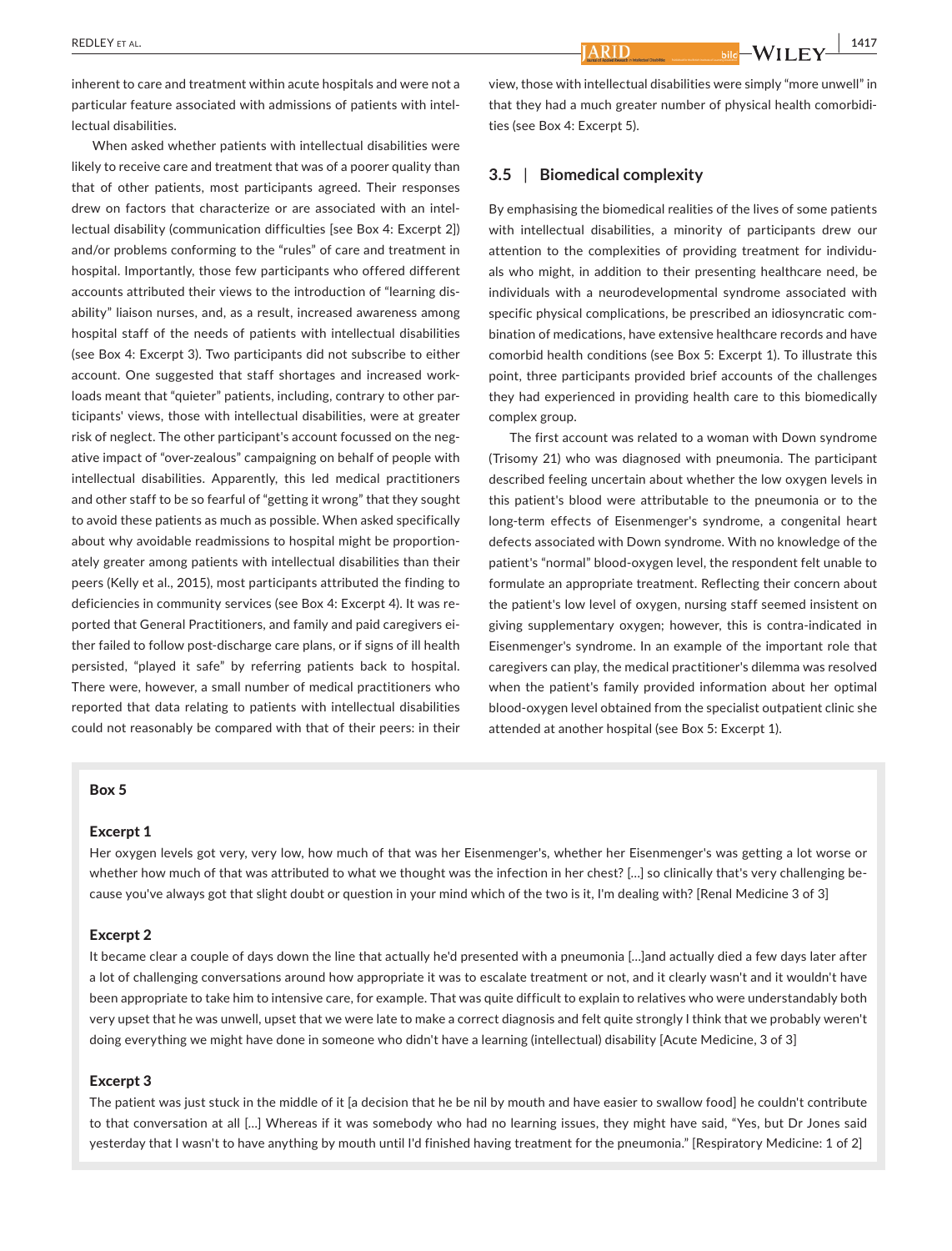1418 **WILEY-HARID** 

The second account also concerns a person with Down syndrome: a man whose description of his symptoms initially led the treating medical practitioner to make an erroneous diagnosis. The patient's description of diarrhoea and vomiting was consistent with gastro‐ enteritis. Following a rapid and serious deterioration in his health, however, it became clear that the correct diagnosis was that of pneumonia. The delay in diagnosing the patient correctly, which the participant attributed, in part, to the patient's difficulties in providing accurate information about his symptoms led to the clini‐ cian having to decide between admitting the patient to intensive care or withdrawing active treatment. In the medical practitioner's view, an intensive care admission would not prolong his life and would in all likelihood result in an unpleasant death. The decision was described as one that was very difficult to share with the man's family. Indeed, it led to the medical practitioner being the subject of a complaint and formal investigation (see Box 5: Excerpt 2).

Thirdly, and finally, we were told about a patient with an intel‐ lectual disability and Parkinson's disease who was admitted for re‐ current aspiration pneumonia. The medical practitioner reported that it was unclear whether the patient's weak swallow was due to pneumonia, and so likely to improve with treatment, or was an irremediable consequence of the Parkinson's disease. While the patient had some spoken language, he was not able to convey whether his swallow had deteriorated. Aiming to minimize the risk of any further worsening of the patient's health, the respondent decided that while receiving antibiotics for the putative pneumo‐ nia, the patient should be *nil by mouth*. However, nursing staff, fol‐ lowing advice from the speech and language team, started feeding the patient with pureed food. In concluding his account of this breakdown in communication, which could have endangered the patient's health, the participant observed that this situation could have been avoided if the person with an intellectual disability had been able to inform the nursing staff that he should not be eating (see Box 5: Excerpt 3).

These three accounts of the biomedical complexities of treat‐ ing patients with an intellectual disability carry intimations of poor practice: a delay in diagnosis, resulting in pressure from nurses for the administration of inappropriate supplementary oxygen (account 1); an over-reliance on the testimony of a person with an intellectual disability, with tragic consequences (account 2); and a failure in com‐ munication between the medical and nursing staff, potentially endangering the life of a very unwell patient (account 3). The accounts raise questions about the extent to which the implementation of s. 20 of the *Equality Act* might have ameliorated, or even avoided, chal‐ lenging clinical situations.

## **4** | **DISCUSSION**

This study of medical practitioners' views and experiences is limited by its small sample size, by the practicalities of carrying out inter‐ views in a clinical setting and, more significantly, by the absence of complementary direct clinical observations that would support the interview data. Nevertheless, the findings reported here provide an opportunity to reflect upon the quality of the care and treatment that medical practitioners self‐report that they provide to patients identified as having intellectual disabilities.

Describing the challenges of providing care and treatment to patients with intellectual disabilities, medical practitioners fo‐ cused on two accounts: the patients' communication difficulties and vulnerability to behaviours that did not conform to a hospi‐ tal's expectations, and their biomedical complexities. Of these different accounts, the first was dominant; it represented what might be considered the orthodoxy established in the Michael Report (2008), with its focus on the importance of making "rea‐ sonable adjustments" consistent with equalities legislation. Similarly, studies of nurses working in acute settings (see review by Lewis et al., 2017) have reported overwhelmingly that communication and non‐conforming behaviours present the most complex challenges. Yet what was striking about our findings is that, while the majority of medical practitioners subscribed to this view, they reported making limited use of "reasonable adjust‐ ments." Instead, they apparently turned to caregivers to facilitate communication and manage behaviours likely to upset hospital routines. With many family carers apparently remaining at the bedside throughout the admission of a person with an intellectual disability (Mencap, 2012), a certain reliance upon family care is perhaps understandable. However, while likely to satisfy family members' desire for involvement, there could also be some unin‐ tended adverse consequences. For example, this practice may, in part, contribute to the repeated requests by medical practitioners for the same information, about which family carers complain (Michael, 2008). At the same time, their constant presence may contribute to the evidence that, contrary to the *Mental Capacity Act*, medical practitioners (and other clinicians) believe that family members can make decisions on behalf of *any* adult identified as a person with an intellectual disability. Moreover, there is a dan‐ ger that, by focusing on "reasonable adjustments" to minimize, the impact of reported challenges might eclipse no less signifi‐ cant biomedical complexities such as: comorbid health conditions (Cooper et al., 2015), polypharmacy (Haider, Ansari, Vaughan, Matters, & Emerson, 2014), and rare neuro developmental con‐ ditions (Redley, Pannebakker, & Holland, 2018). That the clinical needs of patients with intellectual disabilities are at risk of being overlooked should be of serious concern because they appear to be associated with sub‐optimal care and treatment. In keeping with the general neglect of people with intellectual disabilities during medical education and training (Salvador‐Carulla & Saxena, 2009), there is no recognized medical specialism relating to the care and treatment of this group of patients in acute settings. This contrasts strikingly with the situations of infants, children, and older people. Of concern, in response to questions about the high incidence of potential avoidable readmissions in this population, medical practitioners referred to deficiencies in the care being provided in community settings, rather than, as we would have hoped, reflecting on their own professional practice.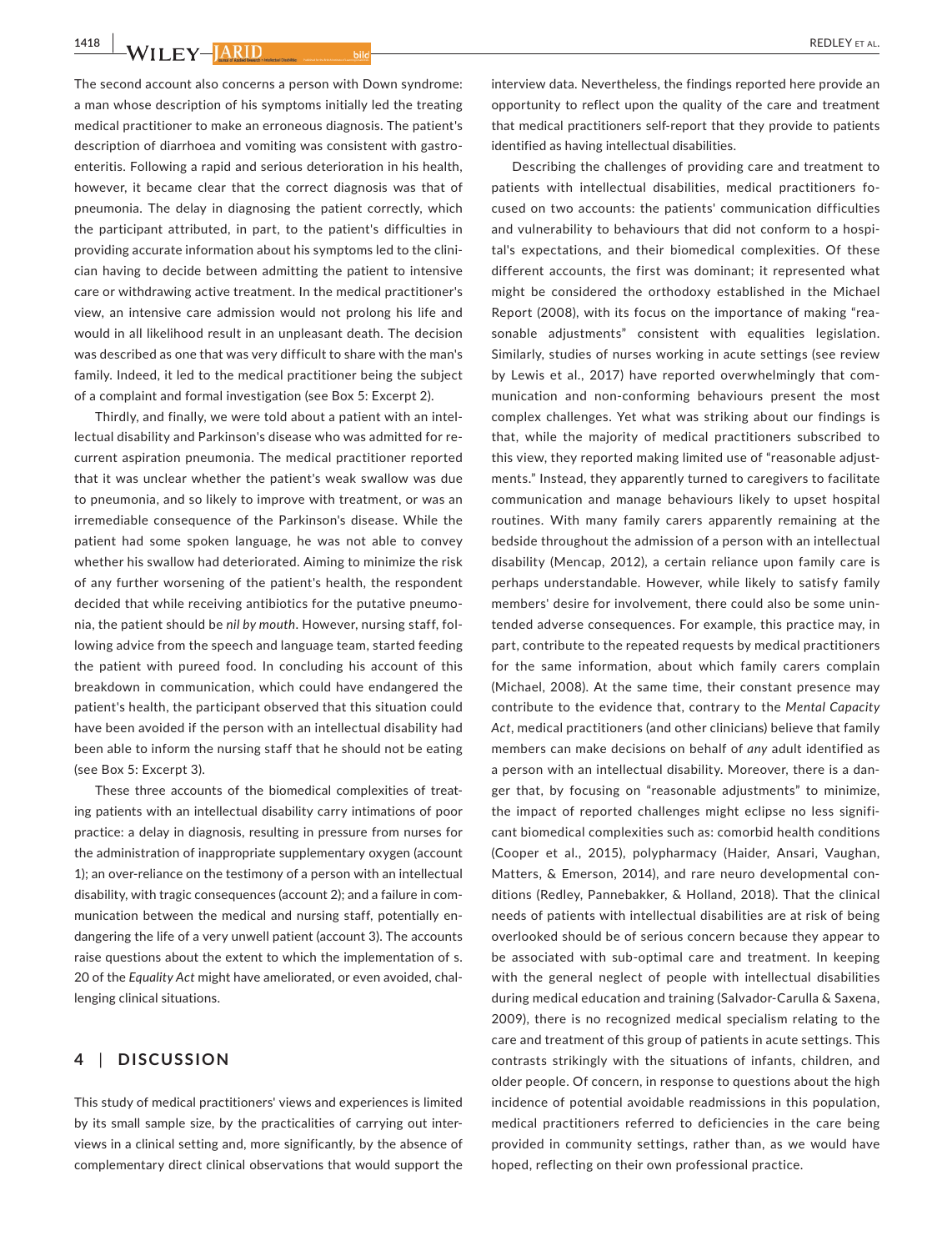What action might be taken? Changes to medical education to in‐ clude a much stronger focus on the *clinical* importance of compliance with equalities legislation and the relationship between the *Equality Act* and the *Mental Capacity Act* could go some way towards improv‐ ing the situation. In this context, "reasonable adjustments" may assume greater relevance. Our recommendation that trainee medical practitioners in all specialisms should receive mandatory education and training in intellectual disability is hardly new: it was the first of the recommendations made by Michael (2008). Surprisingly, though material about the involvement of people with intellectual disabilities in medical education and training was already available (Owen, Butler, & Hollins, 2004), no guidance was provided about the curriculum or format that might be adopted. This is an area of work that requires further development. More broadly, the findings of this study were also consistent with an earlier analysis (Barnett et al., 2012), subse‐ quently incorporated into the guidance about medical education and training produced by the UK's General Medical Council (2017). Both the analysis and the subsequent guidance emphasize the importance of generalist skills in responding to the increasing prevalence among patients of multi-morbidities, often accompanied by polypharmacy. While the guidance was initially a response to the highlighted needs of an ageing population, patients with intellectual disabilities are also very likely to benefit from such an approach.

Notwithstanding the challenges that were identified by the re‐ spondents in this study, there remains the possibility that the care and treatment of patients with intellectual disabilities are related to more general problems in hospital care (Francis, 2013; Keogh, 2013). The observation by one respondent that "quiet patients" might be disadvantaged by staff shortages and increased workloads is consistent with research linking low levels of nurse staff to higher mortality rates (Rafferty et al., 2007). However, the relationship be‐ tween staffing levels and mortality is complicated. There are vari‐ ations between hospitals, wards and the medical needs of patients (National Institute for Health Research, 2019); substantiating any proposed link will not be easy. In the meantime, there is a need for observational and ethnographic studies to document in more de‐ tail the relationships between medical practitioners' self‐reported views and their actual care and treatment of patients with intellec‐ tual disabilities.

## **ACKNOWLEDGMENTS**

We are grateful to our participants who freely gave their time to support to the study and to Lyn Jenkins and John Ellis from The Edmund Trust, Frank Garvey from East and North Hertfordshire NHS Trust, Adefunke Eriolu from Hertfordshire County Council, and Cristina Pérez. We would also like to thank all the volunteers who partici‐ pated in our patient and public involvement initiatives as well Agnes Hoctor who provided administrative assistance.

#### **ORCID**

*Marcus Redley* <https://orcid.org/0000-0001-8866-7990>

*Isabel C. H. Clare* <https://orcid.org/0000-0002-5385-008X>

#### **REFERENCES**

- Atkinson, S. (2016). Hospital passports not being used in learning dis‐ ability care. *Learning Disability Practice*, *19*(6), 11. [https://doi.](https://doi.org/10.7748/ldp.19.6.11.s12) [org/10.7748/ldp.19.6.11.s12](https://doi.org/10.7748/ldp.19.6.11.s12)
- Barnett, K., Mercer, S. W., Norbury, M., Watt, G., Wyke, S., & Guthrie, B. (2012). Epidemiology of multimorbidity and implications for health care, research, and medical education: a cross-sectional study. *The Lancet*, *380*(9836), 37–43. [https://doi.org/10.1016/S0140-6736\(12\)60240-2](https://doi.org/10.1016/S0140-6736(12)60240-2)
- Cicourel, A. (1964). *Method and measurement in sociology*. New York, NY: The Free Press of Glencoe.
- Cooper, S.‐A., McLean, G., Guthrie, B., McConnachie, A., Mercer, S., Sullivan, F., & Morrison, J. (2015). Multiple physical and mental health comorbidity in adults with intellectual disabilities: Population‐based cross‐sectional analysis. *BMC Family Practice*, *16*(1), 110. [https://doi.](https://doi.org/10.1186/s12875-015-0329-3) [org/10.1186/s12875-015-0329-3](https://doi.org/10.1186/s12875-015-0329-3)
- Equality Act (2010). London, UK: The Stationery Office.
- Francis, R. (2013). *Report of the Mid Staffordshire NHS Foundation Trust Public Inquiry*. London, UK: The Stationery Office.
- General Medical Council (2017). *The state of medical education and practice in the UK*. London: General Medical Council.
- Haider, S. I., Ansari, Z., Vaughan, L., Matters, H., & Emerson, E. (2014). Prevalence and factors associated with polypharmacy in Victorian adults with intellectual disability. *Research in Developmental Disabilities*, *35*(11), 3071–3080. [https://doi.org/10.1016/j.](https://doi.org/10.1016/j.ridd.2014.07.060) [ridd.2014.07.060](https://doi.org/10.1016/j.ridd.2014.07.060)
- Hatton, C., Roberts, H., & Baines, S. (2011). *Reasonable adjustments for people with learning disabilities in England 2010: A national survey of NHS Trusts*. Lancaster, UK: IHAL (Improving Health and Lives): Learning Disabilities Observatory.
- Heslop, P., Blair, P. S., Fleming, P., Hoghton, M., Marriott, A., & Russ, L. (2014). The Confidential Inquiry into premature deaths of people with intellectual disabilities in the UK: A population-based study. *Lancet*, *383*(9920), 889–895.
- Holstein, J., & Gubrium, J. (2016). Active interviewing. In D. Silverman (Ed.), *Qualitative research: Theory, method and practice* (4th ed., pp. 67–82). London, UK: Sage.
- Iacono, T., Bigby, C., Unsworth, C., Douglas, J., & Fitzpatrick, P. (2014). A systematic review of hospital experiences of people with intellec‐ tual disability. *BMC Health Services Research*, *14*(1), 505. [https://doi.](https://doi.org/10.1186/s12875-015-0329-3) [org/10.1186/s12875-015-0329-3](https://doi.org/10.1186/s12875-015-0329-3)
- Kelly, C. L., Thomson, K., Wagner, A. P., Waters, J. P., Thompson, A., Jones, S., … Redley, M. (2015). Investigating the widely held belief that men and women with learning disabilities receive poor quality healthcare when admitted to hospital: A single‐site study of 30‐day readmission rates. *Journal of Intellectual Disability Research*, *59*(9), 835–844. <https://doi.org/10.1111/jir.12193>
- Keogh, B. (2013). *Review into the quality of care and treatment provided by 14 hospital trusts in England: Overview report*. London, UK: NHS England. [www.nhs.uk/nhsengland/bruce-keogh-review/documents/](www.nhs.uk/nhsengland/bruce-keogh-review/documents/outcomes/keogh-reviewfinal-report.pdf) [outcomes/keogh-reviewfinal-report.pdf](www.nhs.uk/nhsengland/bruce-keogh-review/documents/outcomes/keogh-reviewfinal-report.pdf)
- Lewis, P., Gaffney, R. J., & Wilson, N. J. (2017). A narrative review of acute care nurses' experiences nursing patients with intellectual disability: Underprepared, communication barriers and ambiguity about the role of caregivers. *Journal of Clinical Nursing*, *26*(11-12), 1473–1484. <https://doi.org/10.1111/jocn.13512>
- Mencap (2007). *Death by indifference: Following up the Treat Me Right! report*. London, UK: Mencap.
- Mencap (2012). *Death by indifference. 74 deaths and counting: A progress report 5 years on*. London, UK: Mencap.